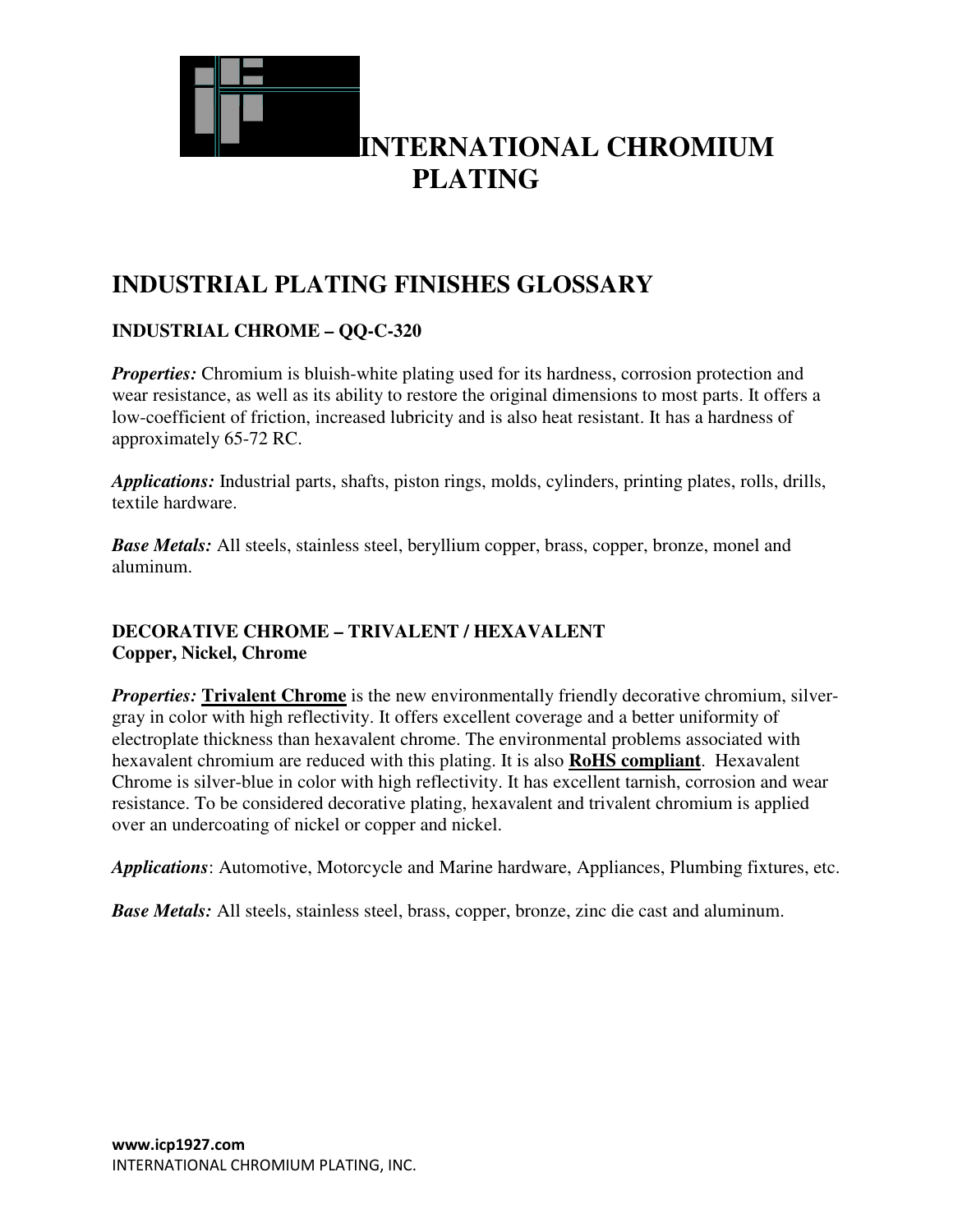

### **COPPER – ACID & CYANIDE - MIL-C-14550**

**Properties:** Acid Copper is a reddish orange plate used to improve the metal distribution of irregular shaped parts and as a filler to correct base metal flaws. It is often selected for its leveling ability, ductility, buffing and machining ability. It has good heat diffusion, solder ability and electrical conductivity. It is used to improve the corrosion protection of base metals. Cyanide Copper is used to improve the adhesion and corrosion protective value of subsequent electro-deposits. It is also used as a stop-off in case hardening.

*Applications:* Printed circuit board industry, and as an undercoating for automotive, motorcycle and marine hardware, as well as, a stop-off in nitride hardening processes.

*Base Metals:* All steels, stainless steel, brass, bronze, zinc die cast and aluminum.

### **BRIGHT NICKEL – QQ-N-290**

*Properties:* Nickel plating is used for its lustrous, bright, mirror-like finish. Its reflective finish offers good corrosion protection although it is not tarnish resistant. It is also used to improve the adhesion and protective value of subsequent electro-deposits such as chromium.

*Applications:* Undercoating for decorative applications. Also used on automotive, motorcycle and marine hardware, consumer products, stove hardware and numerous industrial applications.

*Base Metals:* All steels, stainless steel, brass, copper, bronze, zinc die cast and aluminum.

#### **ELECTROLESS NICKEL - MIL-C-26074**

*Properties:* Electroless Nickel is semi-bright plating applied by means of electricity and heat and does not require electricity. It plates uniformly on both internal and external surfaces. It offers corrosion protection, solder ability and adhesion with low-coefficient of friction and wear characteristics. It plates to a hardness of 45 RC, but can be hardened to approximately 54-58 RC.

*Applications:* Aerospace, automotive, computer, electronics and food industry, industrial and firearms hardware, chemical processing and injection molds.

*Base Metals:* All steels, stainless steel, iron, beryllium copper, brass, copper, bronze, zinc die cast and aluminum.

**www.icp1927.com**  INTERNATIONAL CHROMIUM PLATING, INC.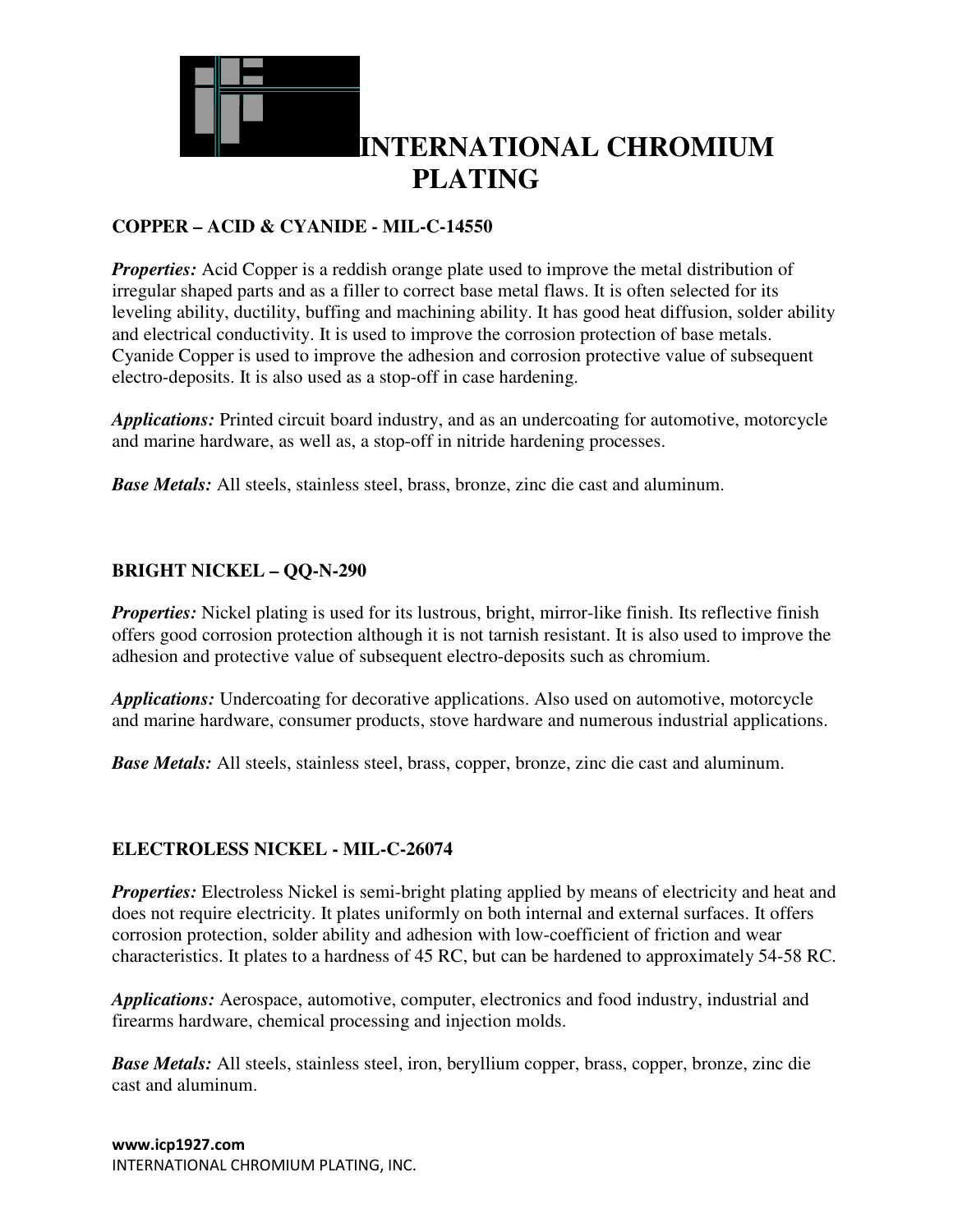

### **ZINC – QQ-Z-325 & ASTM-B633 (Clear/Blue, Yellow/Gold, Black Chromate)**

*Properties:* Zinc is a bright, bluish-white plate which has a pleasing aesthetic appearance and is an excellent base for painting. It provides good corrosion resistance in an industrial atmosphere, protecting the base metal through sacrificial action. **RoHS compliant chromates are available**.

*Applications:* Computer and printing hardware, steel hardware, steel fasteners such as, screws, nuts, bolts and washers.

*Base Metals:* All steels, stainless steel, iron, brass, copper, bronze, zinc die cast and aluminum.

#### **RoHs compliant chromates are available.**

#### **ZINC PHOSPHATE - PARKERIZING – DOD-P-16232**

*Properties:* Zinc Phosphate/ Parkerizing coatings are uniformly dark gray in color and are used in the metal industry to assist in paint adhesion to the base metal. It is often used for parts exposed to severe corrosive conditions. It is also used to reduce friction between moving metal parts and to facilitate cold forming of metal by such operations as drawing, extruding, and stamping.

*Applications:* Military operations, valve industry, automotive, motorcycle and machinery hardware, such as, nuts, bolts, screws, washers, valves, hinges.

*Base Metals:* All steels and iron.